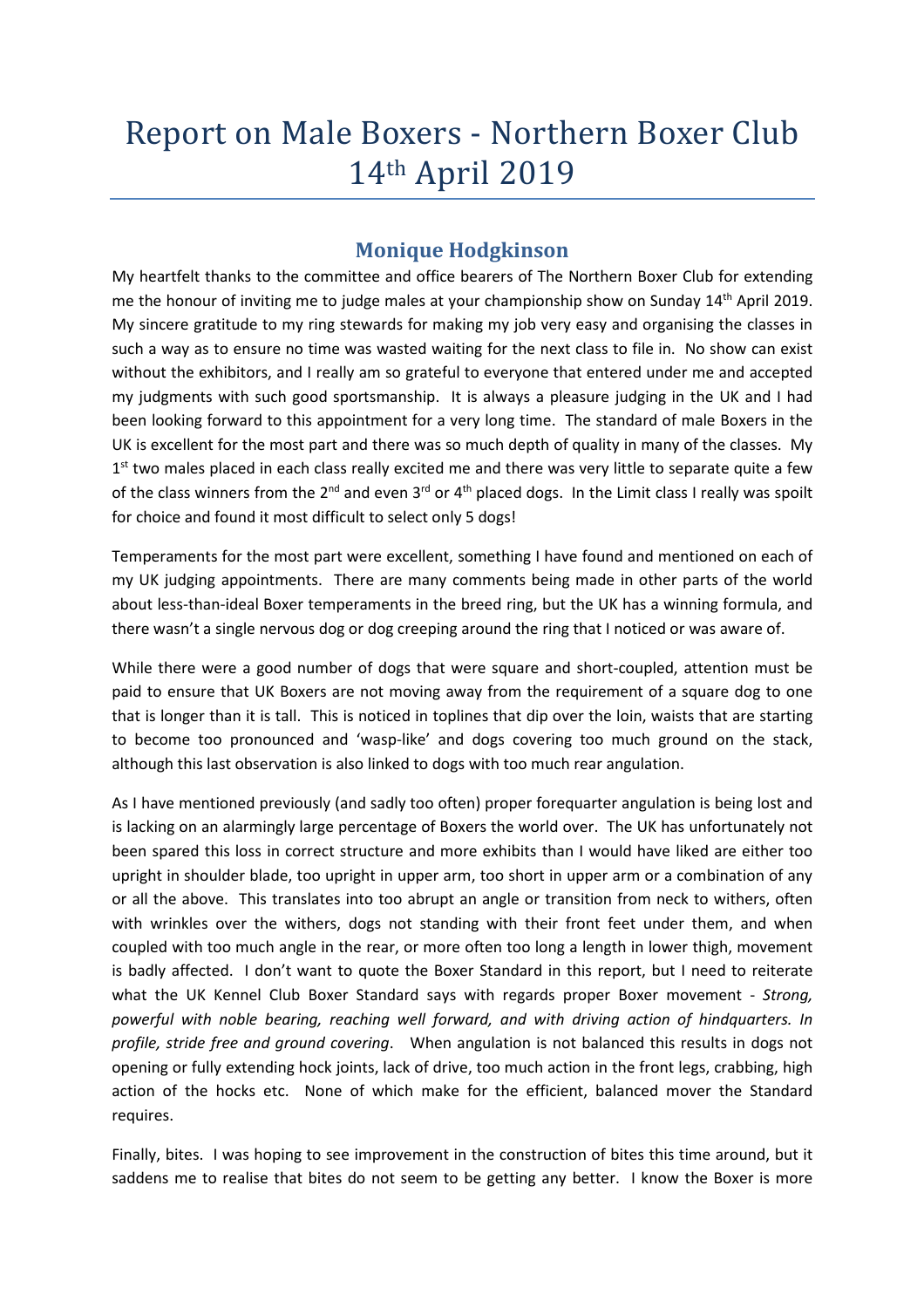than a bite, and I realise that there are breeders and judges who feel the bite is really not that important seeing as Boxers no longer fulfil their original purpose. However, where do you draw the line when you start to ignore the requirements of the Boxer Standard, or any breed standard for that matter? As I have mentioned in previous reports from previous Boxer judging assignments in other parts of the world, we need to take care that a problem that rears its head in a breed is addressed and plans made to breed away from that fault, especially when it is a structural fault. If we do not, we will not only lose the dogs that are correct in this aspect and who are therefore no longer available to correct the problem, but our eyes, and the eyes of the up-and-coming new breeders and judges, will get so used to the 'new normal' that the new structure of whatever fault we are talking about, will become the perceived correct representation of that aspect of the breed.

#### Minor puppy Dog

1<sup>st</sup> #51, Mr & Mrs J & A Crooks' Flyingfox Red Hot for Uftonponds. Almost 8.5 month R/W male of very good size, well-proportioned and square. Excellent balance between substance and elegance, well-muscled through his back, with strong bone and lovely tight cat feet. Lovely dark, expressive eyes, very good lip placement and correct stop. I would like a slightly cleaner skull and a cleaner underline to his neck. Very good rear with good angle through stifle and hock joint, short rear pasterns and broad breech musculature. Arched neck flows well onto a firm topline with excellent tailset. Well-handled and presented in lovely condition.

2<sup>nd</sup> #61, Mr & Mrs V & J Feaver & Cormack's Sugarwood Truluvkis. Almost 7.5 month very attractive medium sized B/W male. Well arched neck, very good height at the withers, and a lovely firm topline flowing neatly to a correct tailset. Very good front, with a well-filled forechest and neat elbows. Excellent balance between substance and elegance, lovely bone and super feet. Rear is muscular, with a good shelf behind the tail and correctly angled through the stifle and strong hock joint with short rear pasterns. Lovely dark, correctly placed eyes, with a soft expression. Skull is clean, but head still needs to develop and at this stage I would like more turn-up of nose. Another one presented in lovely condition and very well-handled.

#### 3<sup>rd</sup> #12, Beardsell, Van-Beck & Fielding's Newlaithe Suited N'booted with Lefergo

# Puppy Dog

1<sup>st</sup> #79, Mr & Mrs S & G Huckerby & Dowell's Lottalove for Norwilbeck Bellchime. Just short of 12 months old R/W male of good size, square in outline and well presented in excellent hard muscular condition. Nicely arched neck that could be a touch cleaner, flowing into well-defined withers and a strong straight muscular back with very good tailset. Lovely head profile, and viewed from the front, a well-padded muzzle, beautiful dark eye, correct lip placement and a clean chiselled skull. Very good fore and hindquarter angulation that is well balanced and this showed in his very good movement.

2<sup>nd</sup> #90, Mr & Miss J & E Jones & Charles' Charlons Perseus. Almost 10 month old tall very striking B/W male with excellent bone and gorgeous tight feet. Well-arched neck, that could be a touch cleaner. Very well angulated forequarter, with very good fill of forechest and well placed elbows. Strongly muscled straight topline and good tailset. Well-angulated rear, with firm breech musculature, strong hock joints and short rear pasterns. Very typey head, with lovely dark eyes,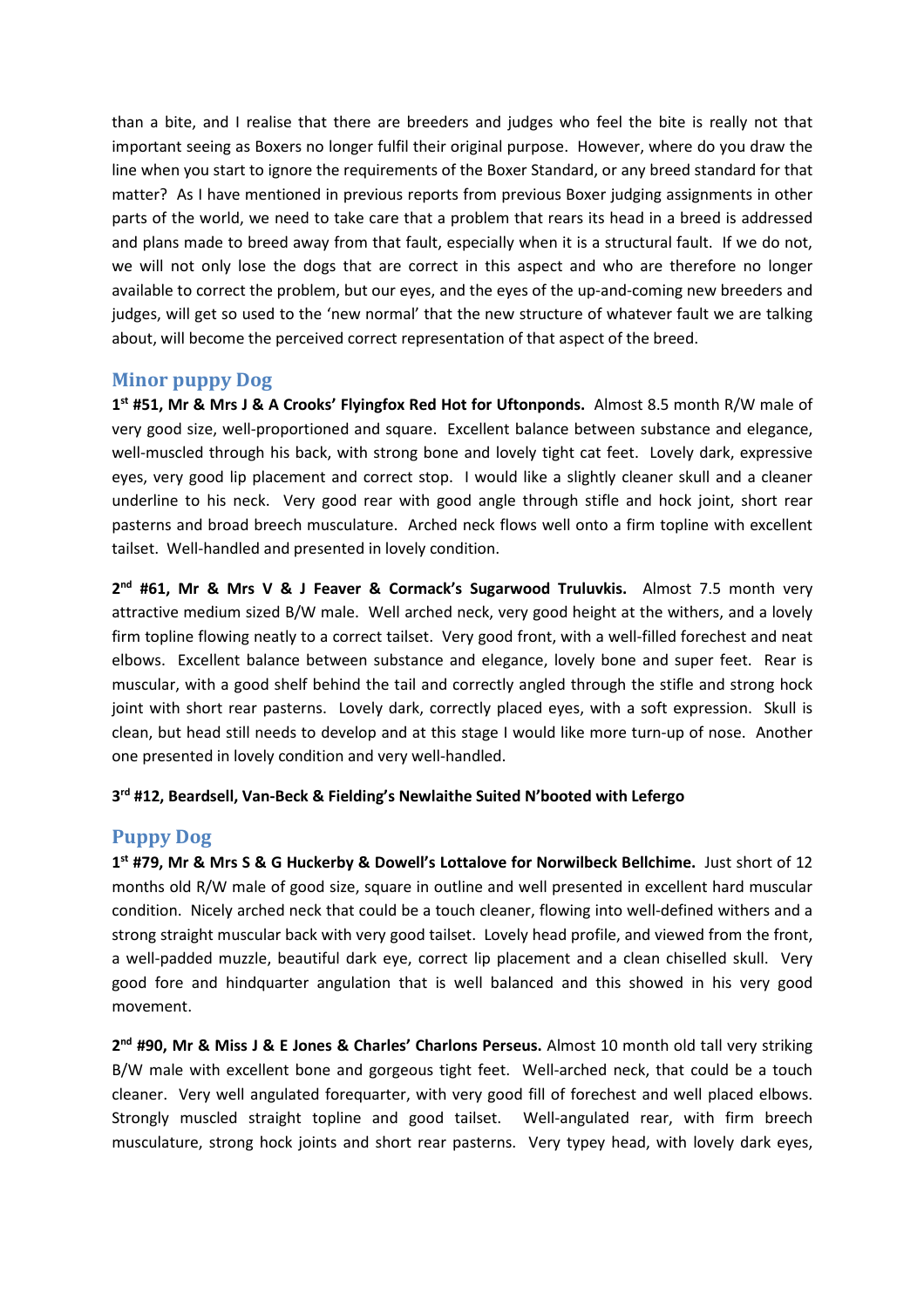well-padded muzzle, excellent lip placement and well-placed ears. It was very hard separating these two puppies and in the end I felt that the puppy placed  $1<sup>st</sup>$  had a slightly squarer outline.

#### 3<sup>rd</sup> #46, Miss L Clayforth's Tyslee Heatwave

# Junior Dog

1<sup>st</sup> #73, Challenge Certificate and Best in Show (in agreement with the Referee, Mrs Judy Alton) Mr M Griffith's Lanfrese Argento. 1 year old B/W male, right out of the top drawer. Each time I have judged in the UK, a dog has come into the ring that takes my breath away, and this time I found him in the Junior class. As this exquisite dog entered the ring, my heart skipped a beat. His wonderful presence drew my eyes to him and I just loved what I saw. From a beautiful, cleanly sculptured head, lovely strong, square muzzle, excellent bite and perfect lip placement, to dark well-placed eyes, his head needs nothing more. Lovely arched clean neck, flowing over well-defined withers, topline is perfectly straight, strongly muscled and ending in correct tailset. Well laid-back shoulder blade, good length and return of upper arm and a well-filled forechest gave me the front I was looking for. Ribs extending well back, short-coupled with an exceptional rear, well-muscled, correctly angled and in perfect balance to forequarter, he is perfectly square. Movement is efficient, rhythmical and balanced. I had no hesitation in giving him the CC and BIS in agreement with referee Mrs Judy Alton. He is one I could have packed up there and then and taken home.

2<sup>nd</sup> #84, Mr C Humphries' Chribanna Baccarini. Just over 1 year old R/W masculine male with very good muscular development, good balance between substance and elegance and super bone. Very well balanced in forequarter and hindquarter angulation, with excellent angles both ends. Good shelf behind the tail, powerfully developed breach musculature, broad upper and lower thigh and lovely short rear pasterns with strong hock joints. Beautiful arched neck, well defined withers, broad muscular back and excellent tailset. Good head proportions with a lovely clean skull, correct ear placement and well-shaped dark eyes, he could perhaps have slightly more padding under the eye. Very good lip placement and a very good bite. Another good mover, handled very well.

#### 3<sup>rd</sup> #132, Mr & Mrs Y & W Miller's CH Walkon Masterclass

# Yearling Dog

1<sup>st</sup> #157, Mrs & Miss D & S Payne & Flintoff's Boxania Spice Guy at Birleyvale. 1 year 9 months old B/W male with stallion-like attitude. Another one combining substance with elegance, shortcoupled and square in outline. Lovely arched neck of very good length, super topline and very good tailset. Well-angulated forequarter, with good bone, lovely feet and well-placed elbows. Masculine head of good proportions, with a strong muzzle, good lip placement, lovely dark pigmentation and dark eyes with beautiful expression. Presented in excellent condition, and handled to perfection, moved around the ring with purpose.

2<sup>nd</sup> #40 Misses S & S Carter's Susancar Omar Goodness. 1 year 10 month old, split brindle and white male of good size and very well balanced. Gorgeous head, with wonderful expression, dark eyes, clean skull, well-placed ears of good size, broad well-padded muzzle and excellent bite. Lovely clean arched neck of good length, excellent forequarter angulation with well-filled forechest, strong bone and lovely tight feet. Well-defined withers and excellent topline that slopes gently to a correct tailset and lovely thick tail. Well-muscled, alert and in super condition, he moved easily and efficiently around the ring.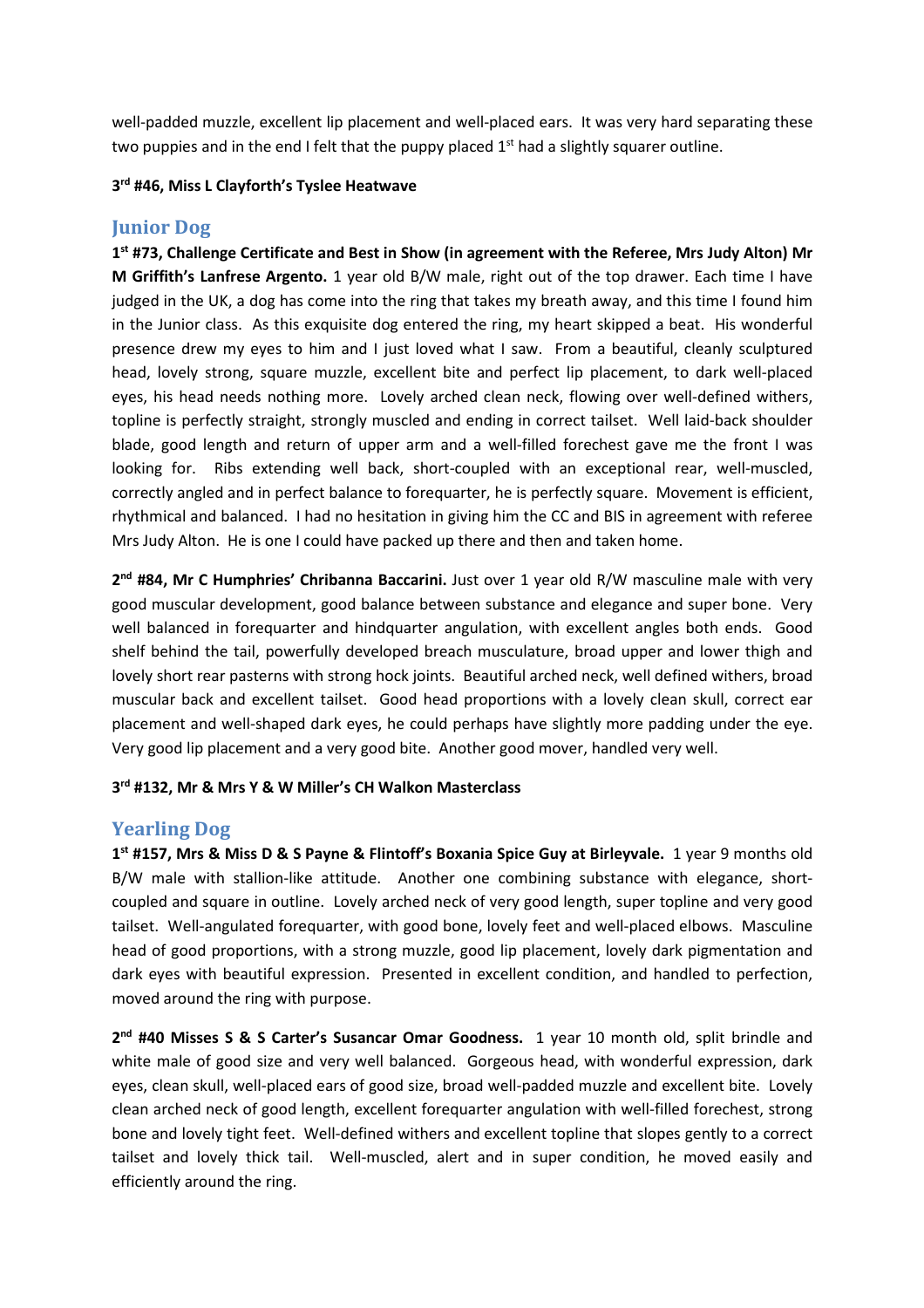3<sup>rd</sup> #135, Mr & Mrs G & B Morrison's Bjarkeyjar Dancing On Thin Ice to Xandene.

### Novice Dog

1<sup>st</sup> #171, Mrs & Mrs F & C Pynegar & Loasby's Berwynfa Fifty Shadz Freed. Another gorgeous masculine dog and worthy winner of his class. 1 year old tall, elegant B/W male, another with very good balance between substance and elegance. Square in outline, with a well angulated front, neat elbows, straight forelegs and compact feet. Beautiful head of correct proportions, clean skull, wellshaped and correctly placed dark eyes, gorgeous expression, well-padded muzzle and an excellent bite. Beautifully arched neck, well-defined withers, and an excellent topline sloping smoothly down to a very good tailset. Good width of upper and lower thigh, well angulated rear in very good balance to his forequarter and a very good mover.

2<sup>nd</sup> #72, Mr M Griffith's Lanfrese Jalisco. 1-year-old medium sized B/W male, well-handled, perfectly square, and presented in hard muscular condition. Attractive masculine head, with wellpadded muzzle, good lip placement, excellent bite, and lovely dark expressive eyes. Correctly placed ears, good stop and rise of skull, but I would have liked a slightly cleaner skull. Neck is arched, but I would prefer it to be a bit cleaner in throat, with a little more reach of neck. Well balanced between fore and hindquarter angulation, broad strong muscular back with excellent tailset, super shelf behind the tail, gorgeous feet and strong hock joints. Super movement, with balanced strides, no exaggerations and perfectly straight on the go-away.

3 rd #62, Mrs F Godwin's Sultash Cunco.

# Debutante Dog

1<sup>st</sup> #156, Mrs D Payne's Daervlish Ordinary Love at Birleyvale. 2-year-old striking dark B/W male, balanced between substance and elegance. Presented in excellent condition, with well-defined musculature and a lovely glossy coat. Gorgeous masculine head, clean chiselled skull, beautiful wellplaced dark eyes, broad muzzle with good chin and a very good bite. Lovely clean arched neck of very good length, well-defined withers, straight well-muscled back, good length and lay of croup and excellent tailset. Would like a little more return of upper arm. Very broad muscular upper thigh, would prefer a shorter lower thigh with less angle through the stifle. Very strong hock joints, lovely short rear pasterns and very good feet. On the move, he would have more drive from the rear and would open his hock joints if he was more balanced in angulation between front and rear.

2<sup>nd</sup> #174, Miss K Saunby's Kelsant Jumping Jack. 1 year 7 month old compact and square B/W male handled very nicely. Balanced in fore and hind quarter angulation, but I would prefer more angle both ends. Arched neck, that could be a bit cleaner in throat, well-defined withers, strongly muscled topline and good tailset. Good bone and lovely compact feet with short rear pasterns. Masculine head, with dark eyes, well-padded muzzle and clean skull. Bite a bit more undershot than I would like, which also affected lip placement. On the move, his strides are balanced, but a little shorter than ideal, due to him needing more angulation both ends.

# Graduate Dog

1<sup>st</sup> #33, J & T Brown & Hutchings' Winuwuk In The Name Of Lust (AI). 1 year 7 month old medium sized, very attractive B/W male. Beautiful head with correctly-placed expressive dark eyes, chiselled skull and ears of good size. Good proportions between well-padded muzzle and skull, excellent bite with good lip placement and good chin. Clean arched neck, very good forequarter angulation with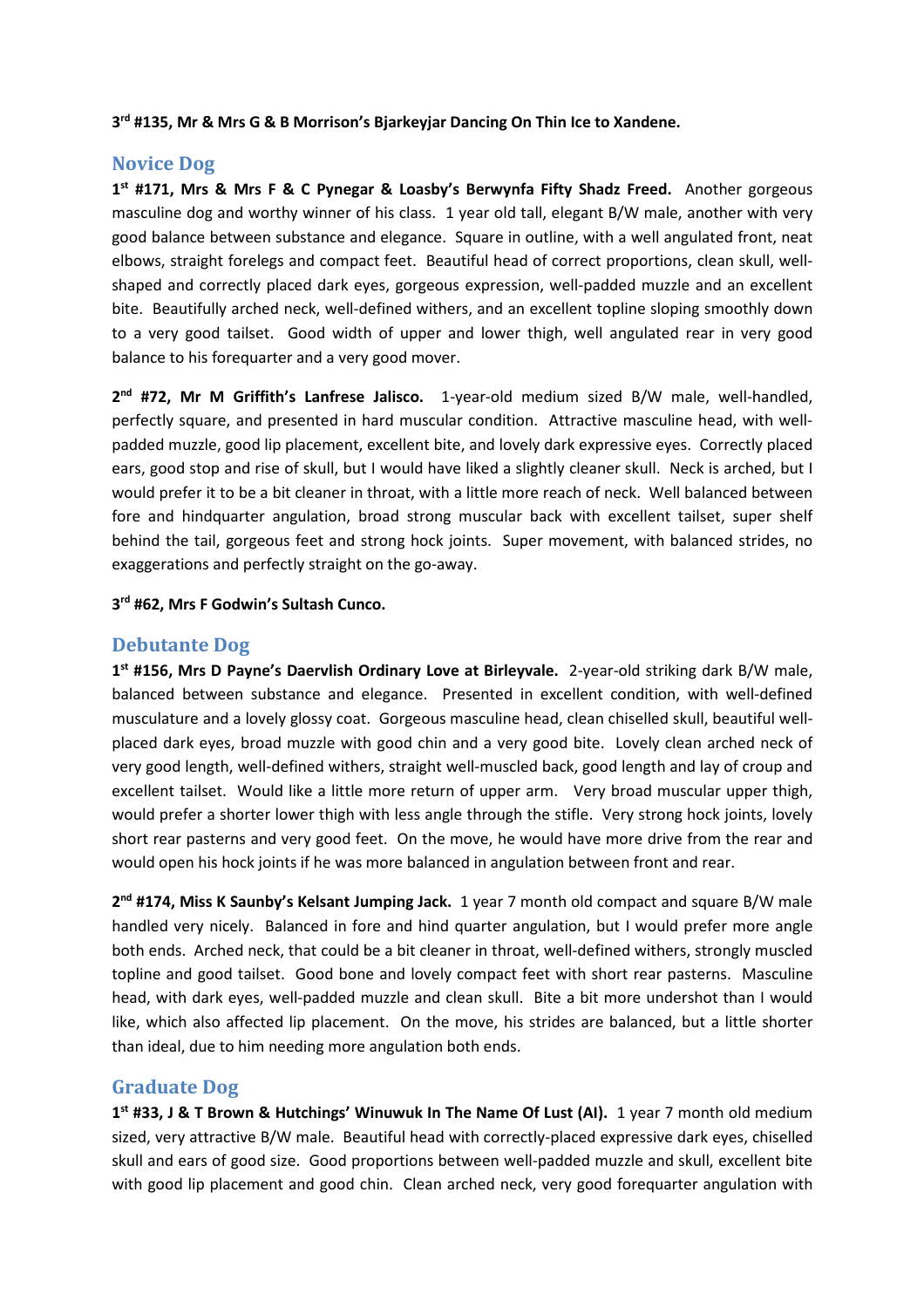well-filled forechest, neat well-placed elbows, strong straight bone and lovely compact feet with well-arched toes. Well-defined withers, good depth of chest, super topline correctly angled croup and very good tailset. I would prefer him to be slightly shorter in loin. Muscular upper thigh with good breech musculature, rear angulation balanced to forequarter. On the move he has even strides of good length and tracks straight and true.

2<sup>nd</sup> #166, Mrs F Pynegar's Berwynfa Byhook Or Bycrook. 1-year-old tall golden B/W male, presented in excellent condition and very well handled. Well-structured masculine head of correct proportions, good stop, with chiselled skull and ears of good size. Strong well-padded muzzle with good mask pigmentation, excellent bite, and good lip placement. Clean beautifully arched neck with well-defined withers, excellent topline with straight back, good length and lay of croup and good tailset. Good layback of shoulder blade, but I would like more return of upper arm. Good depth of chest, just needing to mature a bit and get spring of rib. Short coupled with muscular loin. Lovely rear, with excellent breech musculature, good width of upper and lower thigh, strong hock joints and short rear pasterns. Movement not quite as efficient as I would like, due to having more angle in his rear than in front, and subsequently he lacked drive from behind and did not open his hocks on extension.

#### 3 rd # 104, Miss & Mrs M & S Littlewood & Bowler's Olleyville James Dean at Whirlobox

## Post Graduate Dog

1<sup>st</sup> #109, Ms S Lott's Britesparke Douglas Buglas. 2 year 9 month old very attractive R/W male of excellent balance, well-handled and presented in hard muscular condition. Lovely head with gorgeous expression from dark well-shaped eyes, good stop and rise of skull and well-placed ears of good size. Strong muzzle, well-padded and in good proportion to skull. Excellent bite and perfect lip placement. Super forequarter angulation, with well laidback shoulder blade, correct return of upper arm, neat well-placed elbows and good depth of chest. Well-filled forechest with straight forelegs and tight feet with well cushioned pads. Arched clean neck of correct length, well-defined withers, short strong muscular back and good tailset. Beautiful rear, with good width of upper and lower thigh and balanced in angulation to the forequarter. Movement excellent, with reach and drive and tracking straight and true on the away and back.

2<sup>nd</sup> #6, Mrs & Mrs C & V Beardsell & Van-Beck's Newlaithe Wheels On Fire. 2 year 9 month old B/W medium sized male, of compact square outline. Gorgeous head and expression, dark expressive well-shaped eyes, clean skull and well-placed ears of good texture. Well-padded muzzle, strong pigmentation, broad well-opened nostrils, good lip placement and excellent bite with strong healthy teeth. Well angulated front with well-filled forechest, straight forelegs with strong bone, and round well-padded feet. Very good depth of chest, neat elbows and good underline. Arched neck of good length, well-defined withers, strong straight back and good high tailset. Lovely rear angulation, in balance to forequarter angulation. Movement well-balanced and efficient with very good reach and drive. Tracked absolutely true on the away and back. Very little to separate these 2 lovely males, and on another day they may very well be placed the other way around.

#### 3 rd # 138, Mr & Mrs G & S Mullis' Idleforde Cracker Jack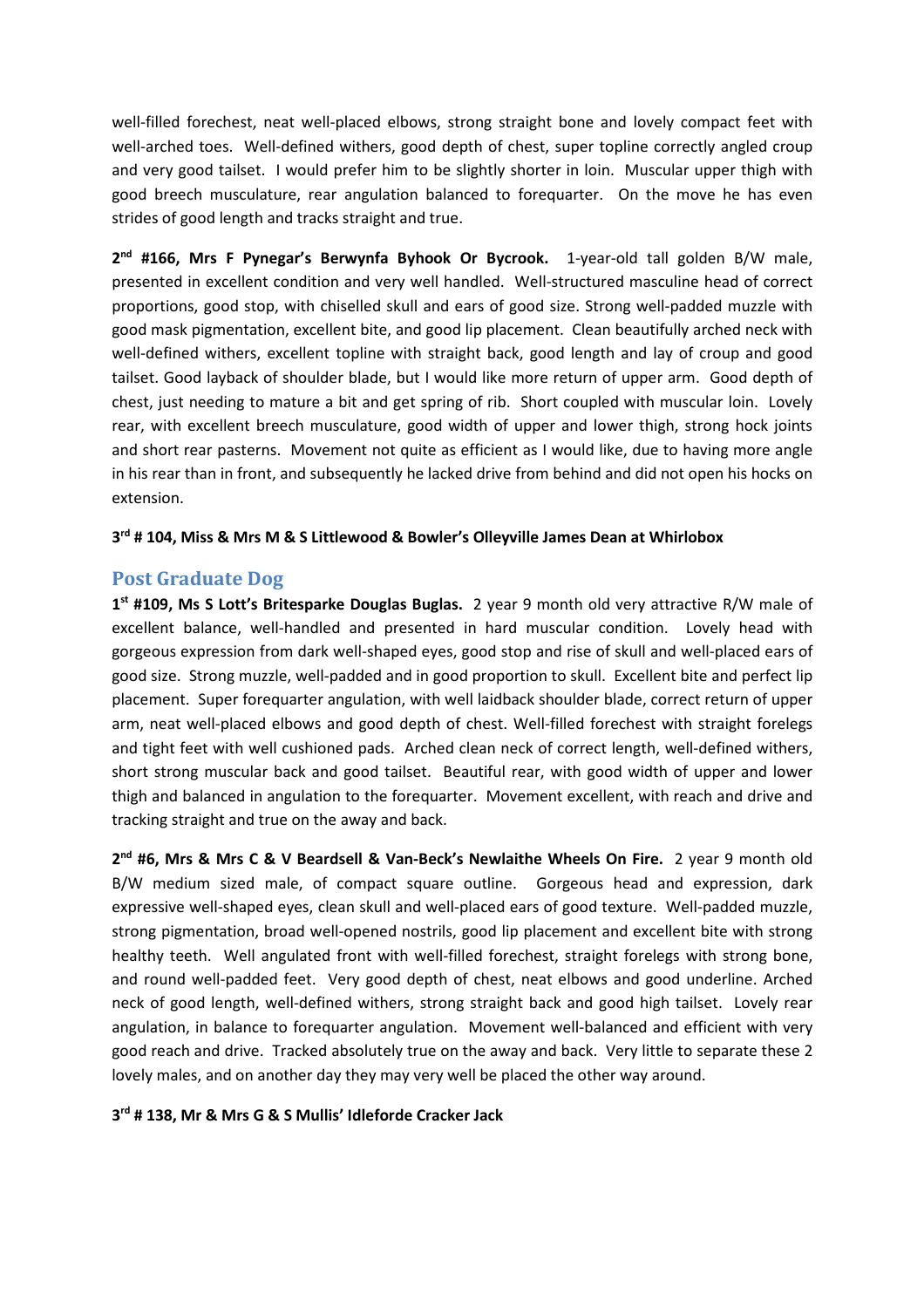## Limit Dog

1<sup>st</sup> #125, Mr & Mrs S & M Mcardle's Wildax Lookin Good at McArmadale. Just over 5 year old very beautiful golden B/W male, very well balanced throughout and presented in super condition. Very good forequarter and hindquarter angulation, with a well-laidback shoulder blade, correct return of upper arm, good forechest, broad upper and lower thigh with strong breech musculature, good angle through the stifle, strong hock joints and short rear pasterns. Beautiful head and expression, lovely dark eye, very good padding, well-opened large nostrils, excellent bite and perfect lip placement. Arched neck of good length, short strong muscular back with very good tailset. Excellent movement, with good reach and drive, and very neat on the away and back.

2<sup>nd</sup> #95, Mrs E Kelly's Casemates Gandalf. 2 year 9 month old well balanced eye-catching B/W male with super ring presence and attitude. Very good head with beautiful expression, lovely big nostrils, well-padded strong muzzle and good bite. Excellent balance between fore and hindquarter angulation, with a well laid-back shoulder blade, good return of upper arm, well-placed elbows, good depth of chest, lovely underline, powerful upper and lower thigh with good breech musculature and short rear pasterns. Very good tailset with a lovely thick tail at the base. Super neck, well arched with good transition over the withers. I would like a slightly firmer, straighter topline over the loin. Movement was well-balanced and efficient with good reach and drive.

#### 3 rd #30, J & T Brown & Hutchings' Winuwuk Danny Mac

# Open Dog

1<sup>st</sup> #131, Reserve Challenge Certificate & Reserve Best in Show Mr & Mrs Y & W Miller's CH Walkon Big Star JW. 2 year 3 month old very eye-catching beautifully stationed male in his prime, and another one that took my breath away as he entered the ring. A superb correct head, dark eyes with a mischievous expression, a broad deep muzzle with excellent chin. Excellent bite, correctly undershot, with strong white teeth and textbook lip placement. Lovely big nostrils, good stop and cleanly chiselled skull, with correctly sized and placed ears. Excellent forequarter with a well-filled forechest, straight well-muscled forelegs and compact round feet. Arched clean neck flowing over well-defined withers, straight firm well-muscled topline and excellent tailset. Beautiful rear, wellbalanced to the forequarter with broad upper and lower thigh, shelf behind the tail, good turn of stifle, strong hocks and short rear pasterns. Moved with powerful drive from the rear and good reach in front. Coming and going with straight strides with no mess or fuss. I was not surprised to learn after the show that he was a champion already, and would have packed him into my case to take home with me if I could have prised him away from his breeders.

2<sup>nd</sup> #153, Mr & Mr D & S Parker & Martin's CH Olleyville Otherston Lad. Just over 3 years old tall dark B/W male, balanced in all respects. Eye-catching and all-male, with excellent construction and good temperament. Very beautiful masculine head with excellent pigmentation, very strong wellpadded muzzle, chiselled skull, and well-placed ears. Dark well-shaped expressive eyes, well-opened nostrils, excellent bite with correct degree of undershot and good lip placement. Very well angulated forequarter, strongly-boned straight forelegs and lovely compact feet. Very good depth of chest and correct spring of rib, with well-muscled loin and super underline. Lovely arched clean neck, good transition over withers to strongly muscled broad back with very good tailset. Gorgeous rear, with broad muscular upper and lower thigh, very good angle through the stifle, short rear